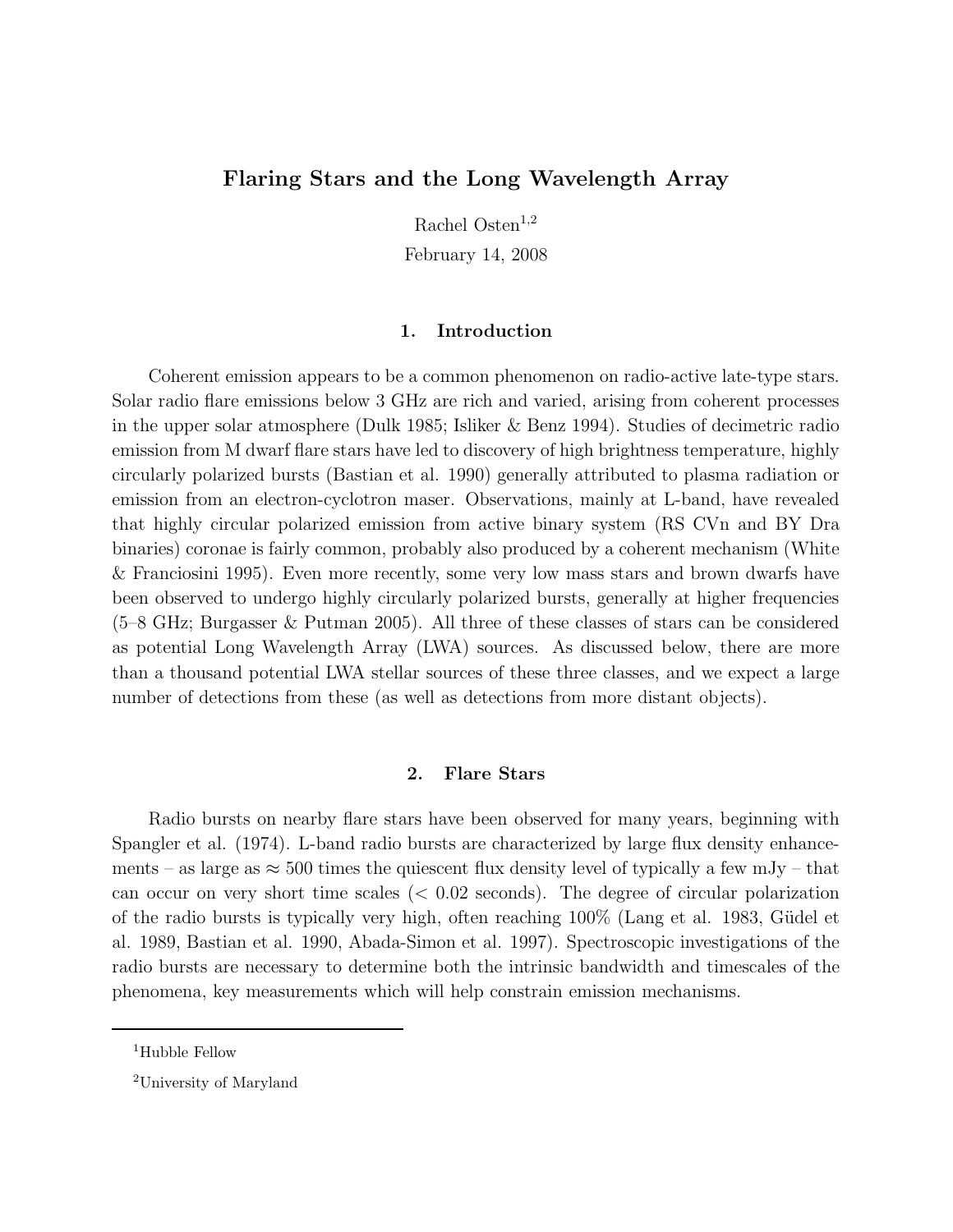Osten & Bastian (2006) used observations to determine the characteristics of small time-scale radio bursts from the nearby flare star AD Leo. Light travel time arguments imply source regions less than a percent of the stellar radius. The mean duration for each sub-burst was 0.03 s. Plasma radiation is favored over electron-cyclotron maser emission due to the hot, dense coronal environment found in AD Leo and flare stars. In comparison to the solar corona, in which the bulk of X-ray emitting thermal plasma lies at  $1-2$  MK, flare star coronae have temperatures of 6–20 MK. Electron-cyclotron maser radiation at the first or second harmonic can be readily gyroresonantly absorbed at the second or third harmonic layers, respectively. In contrast, plasma radiation will be most affected by freefree absorption, which decreases with increasing temperature, hence favoring the escape of radiation from a hot plasma.

At the other extreme, periods of enhanced circularly polarized emission can last for hours, even days (Slee et al. 2003). Whether this results from the same intrinsic phenomena producing the isolated bursts is presently unknown.

The occurrence rate for radio bursts can be estimated by using the statistics discussed by Abada-Simon & Aubier (1997), who compute the probability to observe n bursts as  $P(n) = a^n \exp(-a/n!)$ , where  $a = 11N/38.3$  uses the L-band burst rate they observed from AD Leo (for bursts with peak flux densities  $\sim 8$ mJy or higher, durations 6 s or longer), and assuming all flare stars have the same intrinsic radio burst properties. For N of 2 hours or higher, the probability of observing one or more burst is  $> 30\%$ . Bursts appear to have significant clumping in time, however, necessitating longer observing times to increase the probability of a definite detection. In two past observing sessions at Arecibo, Osten & Bastian have observed for 16 hours each session and obtained detections over 100 mJy spanning a few minutes.

Flare stars are classified primarily on the basis of their behavior at optical wavelengths, but radio emission appears to be a common characteristic as well. White et al. (1989) detected 40% of surveyed flare stars with the VLA at 20 and 6 cm. A larger fraction of nearby flare stars is presumed to be radio-active, taking into consideration variability. A new catalogue of solar vicinity flare stars by Gershberg et al. (1999) includes 463 objects out to a maximum distance of  $\approx 50$  pc.

### 3. Active Binaries (RS CVn, BY Dra Binaries)

Active binary systems share many characteristics with M dwarf flare stars, despite the disparity in physical characteristics. Evidence for starspots, intense and variable chromo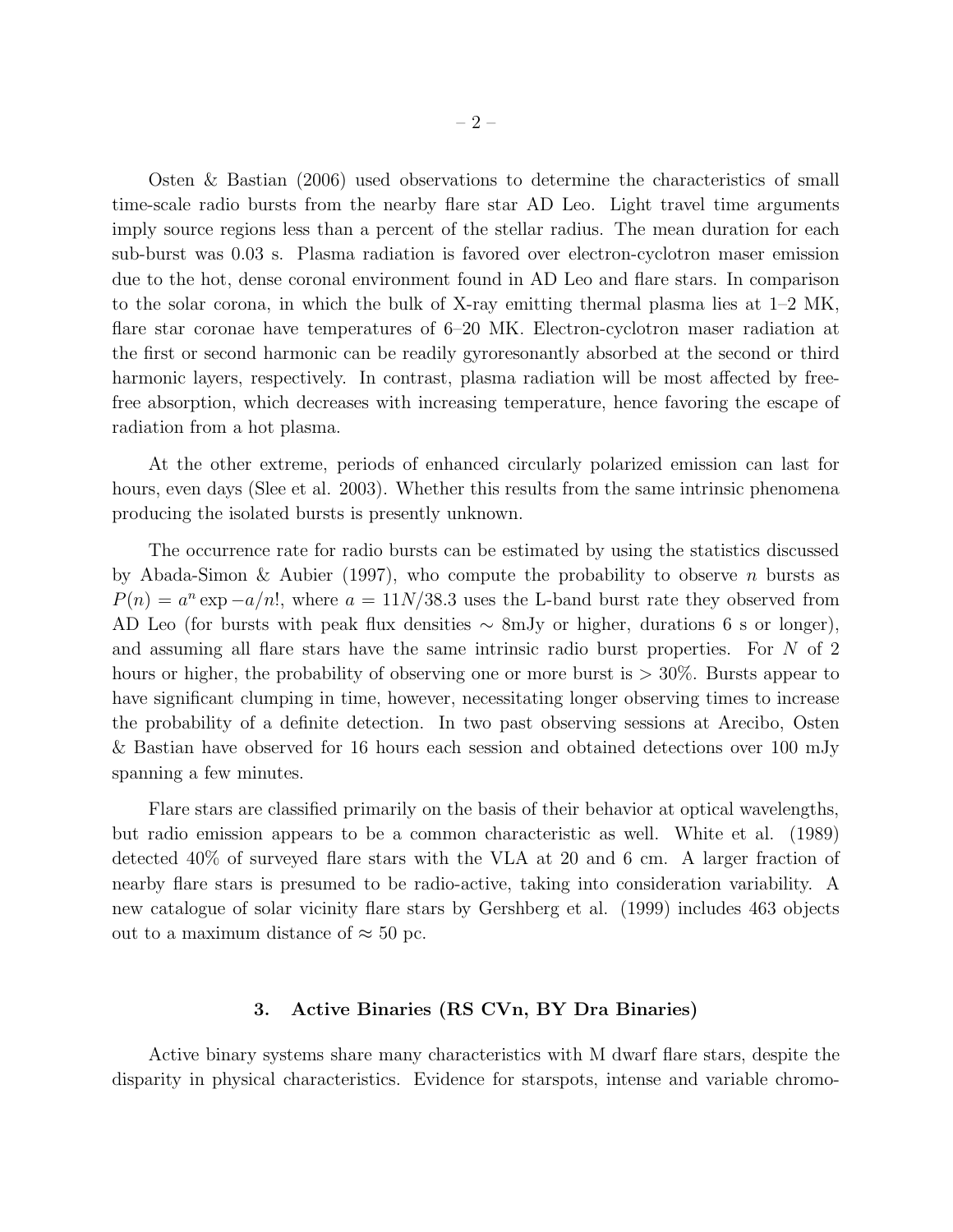spheres and coronae, X-ray and radio flares with similar characteristics deduced on single active stars and active binaries suggests a common origin. Active binary systems can be broken up into two broader groups: RS CVn systems, composed of an evolved G–K type primary, and BY Dra systems, composed of late K/early M dwarf primary, and cooler secondary. Polarized bursts from active binary systems have been noted for over two decades (Mutel & Weisberg 1978, Fix et al. 1980). Low frequency observations are well-matched to the range of values of the electron gyrofrequency and plasma frequency inferred in the coronae of active stars; radiation at the fundamental or second harmonic of these frequencies is expected if plasma radiation  $(\nu_p)$  or cyclotron maser emission  $(\nu_B)$  is present. van den Oord & de Bruyn 1994 detected intense polarized radiation from another active binary system, II Peg, at 360 MHz. Osten et al. (2004) found numerous examples of L-band bursts, some lasting minutes while most persisted for hours. Such activity appears to be common: out of the cumulative 10.8 days of L-band data,  $\approx 33\%$  of the time moderately or highly left circularly polarized emission was observed. The Catalog of Chromospherically Active Binary Systems (Strassmeier et al. 1993; CCABS) lists 206 active binaries within ∼ 200 pc — at the largest distances, the catalog is limited by completeness issues. Drake et al. (1989) detected 66 out of 122 surveyed RS CVn and related binary systems at a frequency of 5 GHz. Again, we consider the number of such systems capable of producing radio flares to be higher, based on variability considerations.

### 4. Very Low Mass Stars & Brown Dwarfs

Much less is known about the nature of coherent radio emission from very low mass stars and brown dwarfs. The first discovery of gyrosynchrotron emission and flare from an M9 dwarf was made by Berger et al. (2001). Since that time, a handful of flares have been detected from these objects, which have a high degree of circular polarization, akin to what is seen in M dwarf flare stars. The large flux densities and circular polarization levels argue for a coherent mechanism. Indeed, recent papers have discovered periodic rotational modulations of a few ultracool dwarfs (Hallinan et al. 2006, 2007) which show significant amounts of circular polarization at cm wavelengths. However, the ultracool nature of these very low mass stars makes it difficult to extrapolate the same mechanism, as the magnetic activity signatures commonly seen in flare stars ( $H\alpha$  emission, X-ray emission, radio emission) are only sporadically detected. At present, roughly 648 known L & T dwarfs are known (http://spider.ipac.caltech.edu/staff/davy/ARCHIVE/) at maximum distances of ∼ 80 pc. The 2MASS, DENIS, and SDSS surveys have also identified roughly 180 ultracool M dwarfs  $(M7V–M9V)$  within  $\sim$  35 pc (Cruz et al. 2003). At present, radio emission has been detected in objects as cool as L5 (Berger 2002), with an overall detection rate of  $\lt 10\%$ .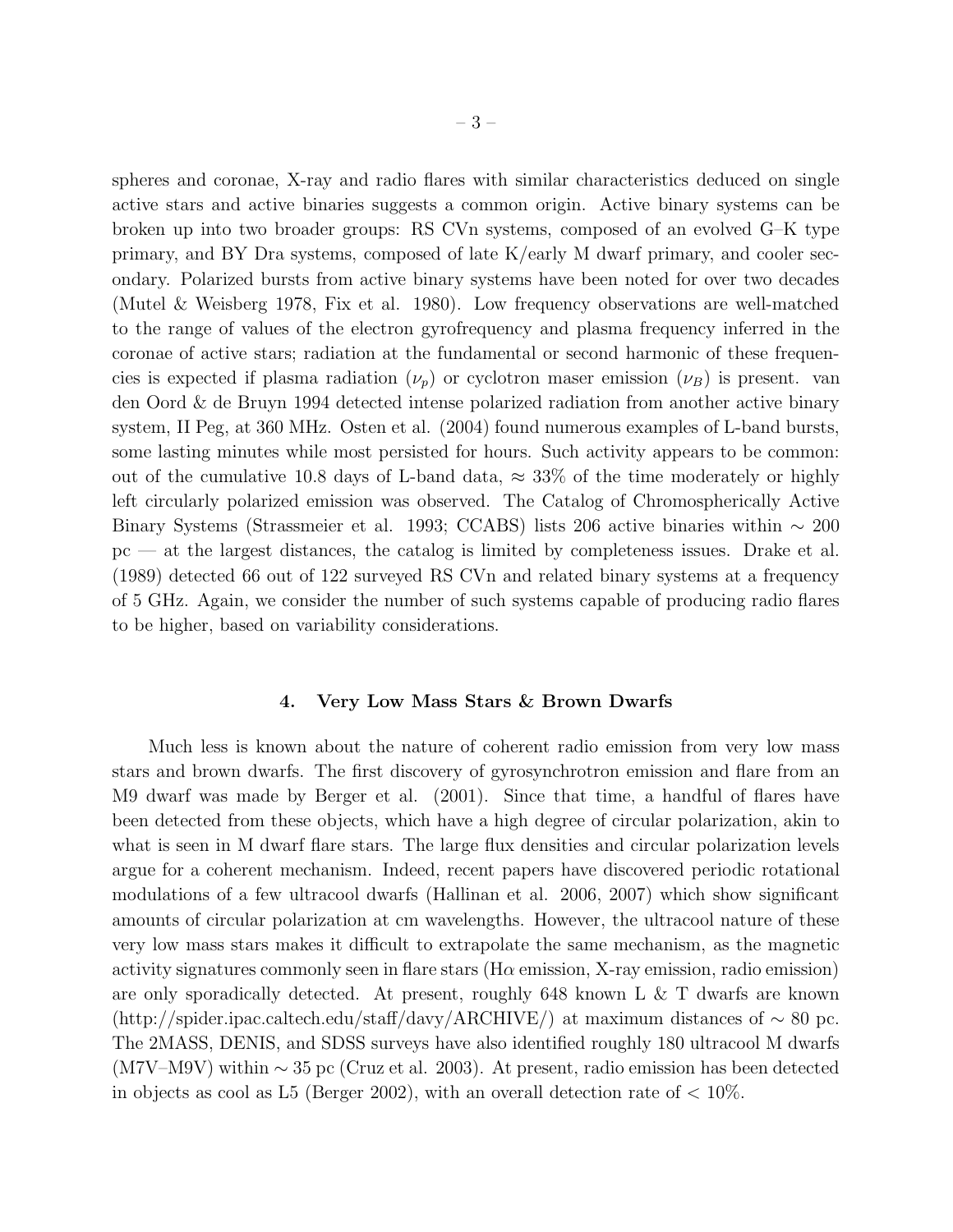#### 5. LWA Specifications and Sensitivities

The accompanying figures show the range of LWA applicability for flare stars (Figure 1) and active binary systems (Figure 2), assuming brightness temperatures for coherent radiation of  $10^{14}$  and  $10^{16}$  K, respectively, and source sizes comparable to the stellar disk; 0.3  $R_{\odot}$  in the case of flare stars, and  $2R_{\odot}$  for the active binary case. The sensitivity of the LWA in 1 hour at 20 MHz is given as a dotted line.

The most important parameters for LWA specifications as regards the ability to detect emission from flare stars is spatial resolution, to unambiguously identify the source of transient emission (current specifications of 8 and 2 arcseconds at 20 and 80 MHz, respectively, are sufficient for this); time resolution to search for substructure in the bursts (at L band current limits are several ms but we expect that the timescales increase with decreasing frequency; temporal resolution of 1 ms should suffice); frequency coverage to track the behavior of bursts in the time-frequency domain (the widest possible coverage is desireable here, a total bandwidth of 8 MHz or more should suffice); and circular polarization. Particularly for nearby objects with known (and small) dispersion measure, the trend of bursts in frequency and time is necessary to examine substructure as well as constrain intrinsic frequency drift of bursts. Finally, circular polarization measurements are needed to determine if the burst emission is intrinsically circularly polarized; bursting behavior at higher frequencies indicates large amounts of circular polarization.

#### REFERENCES

Abada-Simon, M. & Aubier, M. 1997 A&AS 125, 511

- Abada-Simon, M. et al. 1997 A&A 321, 841
- Bastian, T. et al. 1990 ApJ 353, 265
- Berger, E. et al. 2001 Nature 410, 338
- Berger, E. 2002 ApJ 572, 503
- Burgasser, A. & Putman, M. 2005 ApJ 626, 486
- Cruz, K. et al. 2003 AJ 126, 2421
- Drake, S. et al. 1989 ApJS 71, 905
- Dulk, G. 1985 ARA&A 23, 169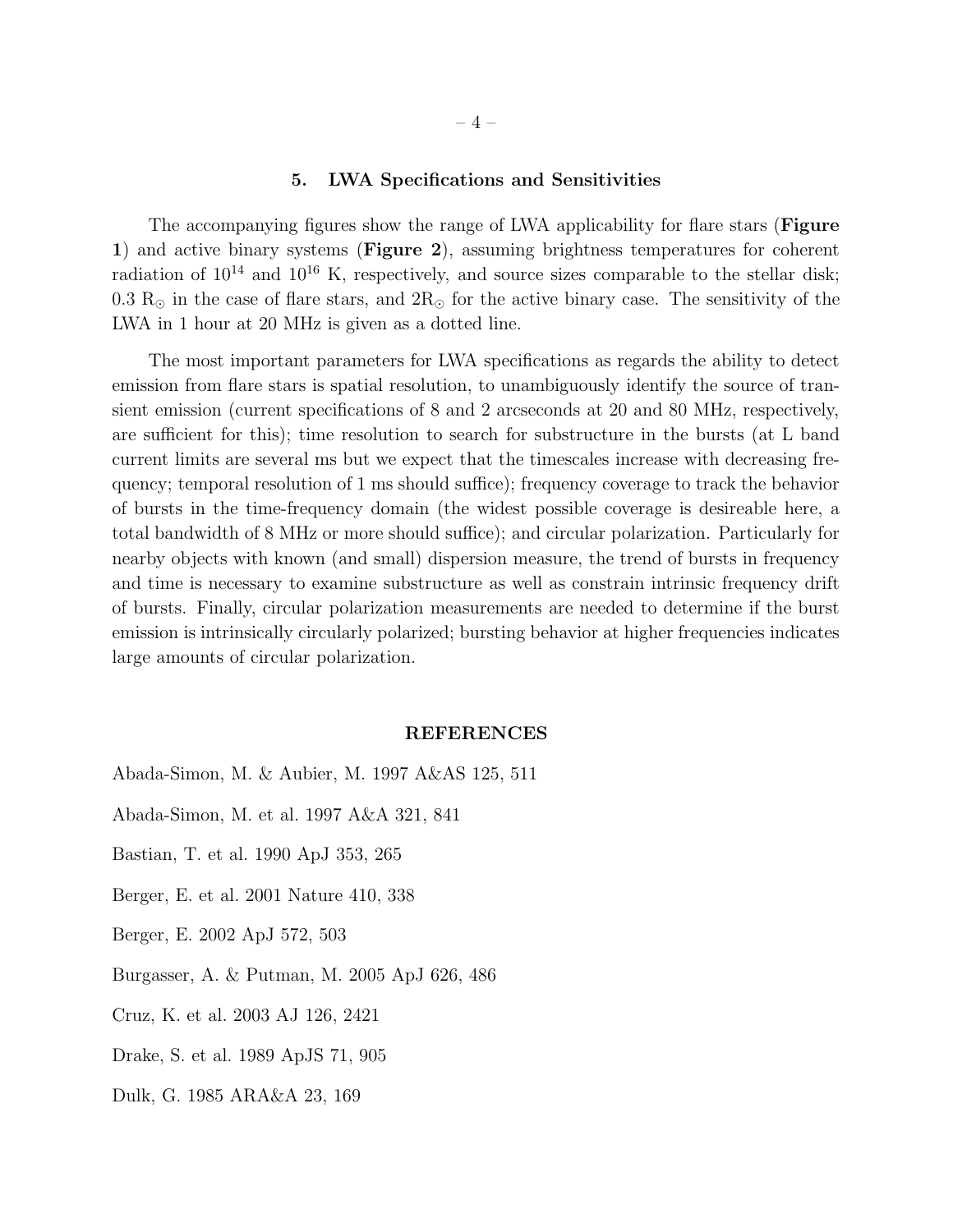- Fix, J. D. et al. 1980 AJ 85, 1238
- Gershberg, R. E. et al. 1999 A&AS 139, 555
- Gudel, M. et al. 1989 A&A 220, L5
- Hallinan, G. et al. 2006 ApJ 653, 690
- Hallinan, G. et al. 2007 ApJ 663, L25
- Isliker, H. & Benz, A. 1994 A&AS 104, 145
- Lang, K. et al. 1983 ApJ 272, L15
- Mutel, R. & Weisberg, J. 1978 AJ 83, 1499
- van den Oord, G. & de Bruyn, A. G. 1994 A&A 286, 181
- Osten, R. A. et al. 2004 ApJS 153, 317
- Osten, R. & Bastian, T. 2006 ApJ 637, 1016
- Slee, O. B. et al. 2003 PASA 20, 257
- Spangler, S. et al. 1974 ApJ 194, L43
- Strassmeier, K. et al. 1993 A&AS 100, 173
- White, S. et al. 1989 ApJS 71, 895
- White, S. & Franciosini, E. 1995 ApJ 444, 342

This preprint was prepared with the AAS IATEX macros v5.0.  $\,$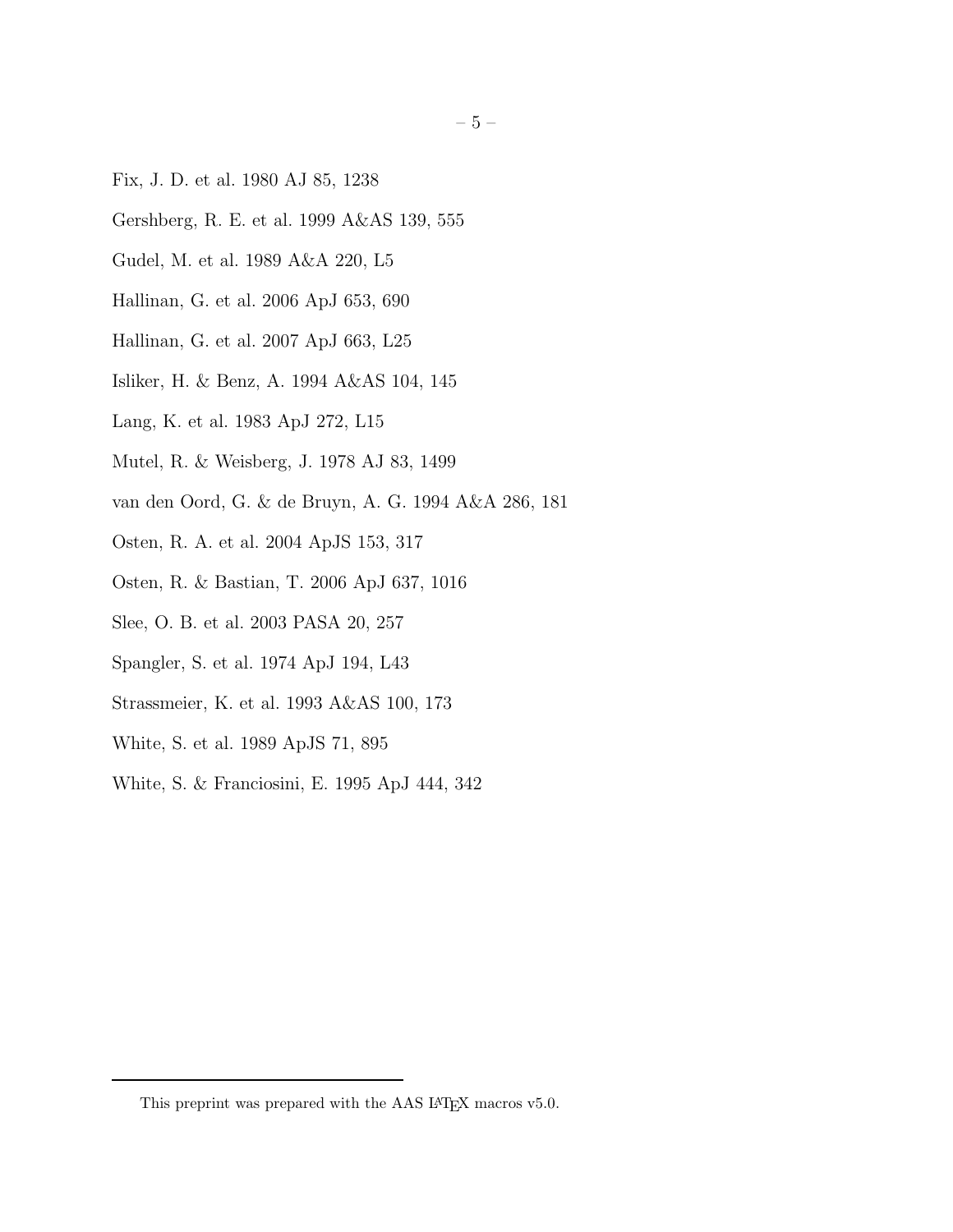

Fig. 1: Plot shows the anticipated flux from flare stars as a function of distance to the star. The solid line assumes a brightness temperature for coherent radiation of  $10^{14}$  K while the dashed line represents  $10^{16}$  K. The source sizes were assumed to be comparable to the stellar disk which is 0.3  $R_{\odot}$  for flare stars. The dotted line shows the full LWA sensitivity at 20 MHz in 1 hour of integration.